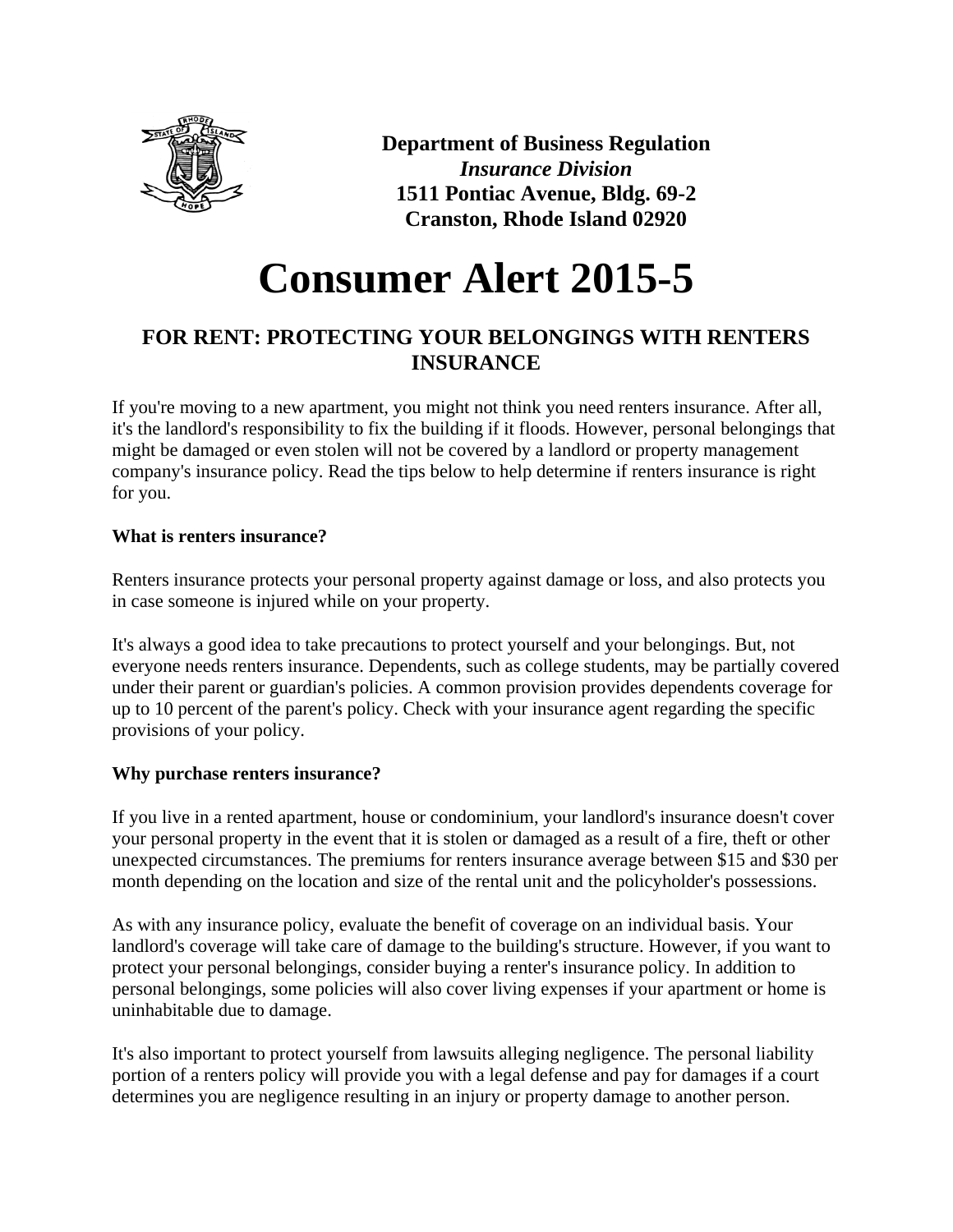#### **What are your options?**

Most renters insurance policies provide two basic types of coverage: personal property and liability. Personal property coverage pays to repair or replace personal belongings if they are damaged, destroyed, or stolen. This is the most commonly purchased renters policy.

Liability insurance provides coverage against a claim or lawsuit resulting from bodily injury or property damage to others caused by an accident while on the policyholder's property.

There are two major types of renters insurance:

- The Broad Form covers personal belongings against specific events, such as fire or theft. This is the most commonly purchased renter's policy. Typical coverage under this form includes damage from fire, lightning, explosion, smoke, vandalism, theft and waterrelated damage from property utilities.
- The Comprehensive Form provides coverage for a range of events, unless specifically excluded by the policy. Considering the potential amount of coverage, the premiums for this policy may be higher. Also think about your location when choosing your form. If you live in an area prone to violent storms, such as hurricanes, consider purchasing a comprehensive policy that specifically addresses storm damage. Unusually expensive items, such as fine jewelry or an art collection, may require the renter to purchase additional coverage, called a rider or floater. Your insurance agent can help you determine if additional coverage is necessary.

#### **What's actual cash value and replacement cost?**

One important factor to look for when shopping for renter's insurance is actual cash value vs. replacement cost coverage. While it may not affect your short-term premiums, it may make a large difference in your claim submission.

Actual cash-value coverage will reimburse the renter for the cost of the personal property at the time of the claim, minus the deductible. It's important to account for depreciation when considering this coverage option.

For example, if a stereo system were stolen from an apartment, five years after the stereo was purchased, the policyholder would be reimbursed for the current value of the system. Replacement cost coverage, on the other hand, will reimburse the full value of the new stereo system, after you purchase the new system and submit your receipts. While the up-front cost is greater, you are more likely to receive sufficient compensation to replace your possessions.

#### **More information**

Don't be a victim of insurance fraud! Before you give out any personal information (like your social security number or bank information), sign a contract or write a check for coverage, STOP. CALL the Rhode Island Insurance Division at 401-462-9520 or email at